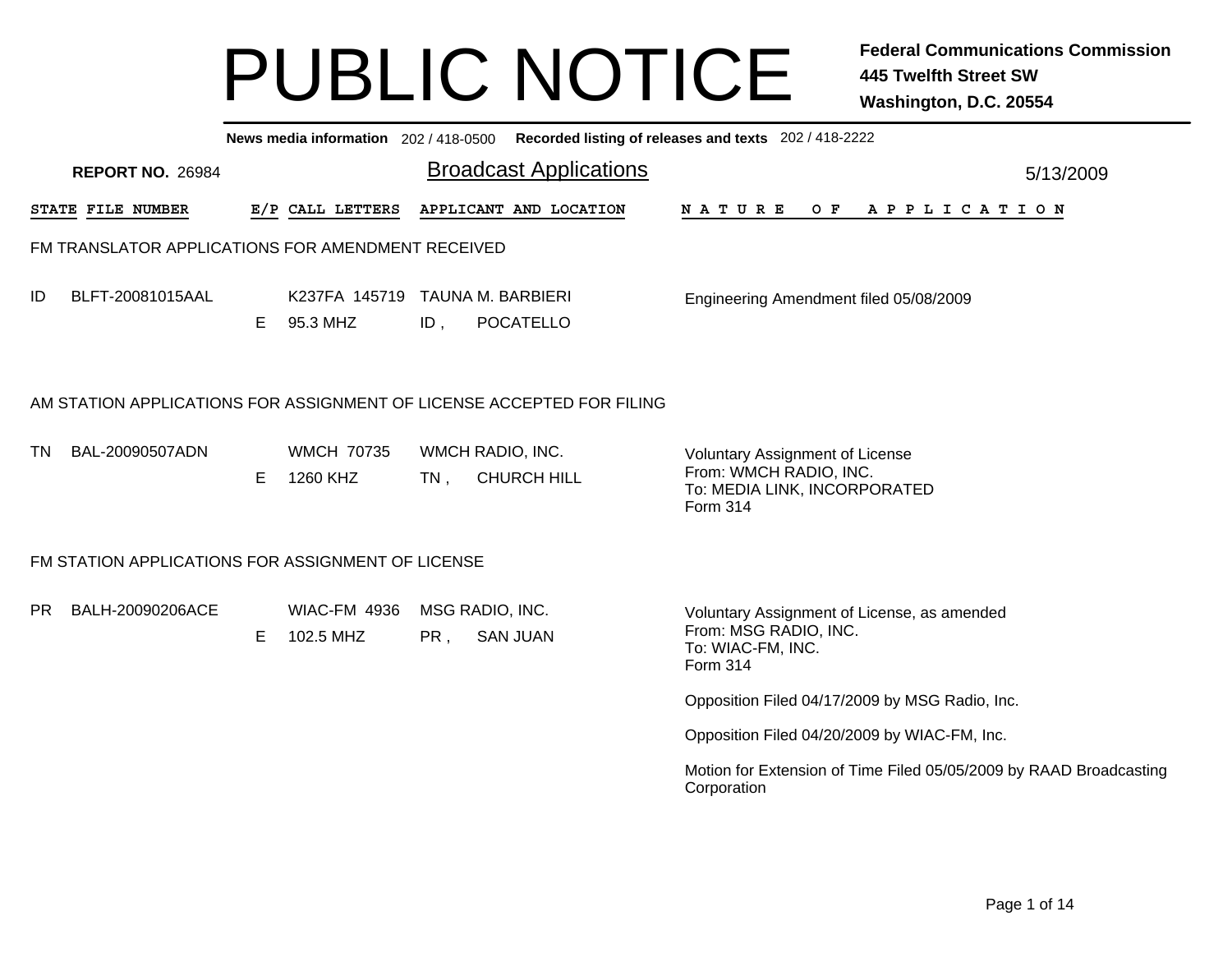|    | News media information 202 / 418-0500 Recorded listing of releases and texts 202 / 418-2222 |                         |    |                                                |                                             |                                                                                          |                                                                                                                                                     |  |  |  |  |  |  |  |
|----|---------------------------------------------------------------------------------------------|-------------------------|----|------------------------------------------------|---------------------------------------------|------------------------------------------------------------------------------------------|-----------------------------------------------------------------------------------------------------------------------------------------------------|--|--|--|--|--|--|--|
|    |                                                                                             | <b>REPORT NO. 26984</b> |    |                                                |                                             | <b>Broadcast Applications</b>                                                            | 5/13/2009                                                                                                                                           |  |  |  |  |  |  |  |
|    | <b>STATE FILE NUMBER</b>                                                                    |                         |    | E/P CALL LETTERS                               |                                             | APPLICANT AND LOCATION                                                                   | <b>NATURE</b><br>O F<br>A P P L I C A T I O N                                                                                                       |  |  |  |  |  |  |  |
|    |                                                                                             |                         |    |                                                |                                             | TV TRANSLATOR OR LPTV STATION APPLICATIONS FOR ASSIGNMENT OF LICENSE ACCEPTED FOR FILING |                                                                                                                                                     |  |  |  |  |  |  |  |
|    |                                                                                             | MS BALTTL-20090507ADH   | E. | WJXF-LP 26252 EQUITY MEDIA HOLDINGS<br>CHAN-49 | <b>POSSESSION</b><br>MS ,                   | <b>CORPORATION DEBTOR IN</b><br><b>JACKSON</b>                                           | <b>Voluntary Assignment of License</b><br>From: EQUITY MEDIA HOLDINGS CORPORATION, DEBTOR IN<br>POSSESSION<br>To: KID'S TELEVISION, LLC<br>Form 345 |  |  |  |  |  |  |  |
| МS |                                                                                             | BALTTL-20090507ADI      | E. | WJMF-LP 26253 EQUITY MEDIA HOLDINGS<br>CHAN-53 | <b>POSSESSION</b><br>MS.                    | <b>CORPORATION DEBTOR IN</b><br><b>JACKSON</b>                                           | Voluntary Assignment of License<br>From: EQUITY MEDIA HOLDINGS CORPORATION, DEBTOR IN<br>POSSESSION<br>To: KID'S TELEVISION, LLC<br>Form 345        |  |  |  |  |  |  |  |
| NV |                                                                                             | BALTT-20090508AAX       | E. | K31BM 39363<br>CHAN-31                         | #1<br>NV <sub>1</sub>                       | MINERAL TELEVISION DISTRICT<br><b>SILVER SPRINGS</b>                                     | <b>Voluntary Assignment of License</b><br>From: MINERAL TELEVISION DISTRICT #1<br>To: CHANNEL 5 PUBLIC BROADCASTING, INC.<br>Form 345               |  |  |  |  |  |  |  |
|    | DIGITAL TV APPLICATIONS FOR CP EXTENSION ACCEPTED FOR FILING                                |                         |    |                                                |                                             |                                                                                          |                                                                                                                                                     |  |  |  |  |  |  |  |
| IN |                                                                                             | BEPCDT-20090508ABG      | E. | <b>WTTK 56526</b><br>CHAN-29                   | TRIBUNE BROADCAST<br>HOLDINGS, INC.,<br>IN, | DEBTOR-IN-POSSESSION<br><b>KOKOMO</b>                                                    | Extension of time to complete digital construction permit:<br>BPCDT-20080430ACQ                                                                     |  |  |  |  |  |  |  |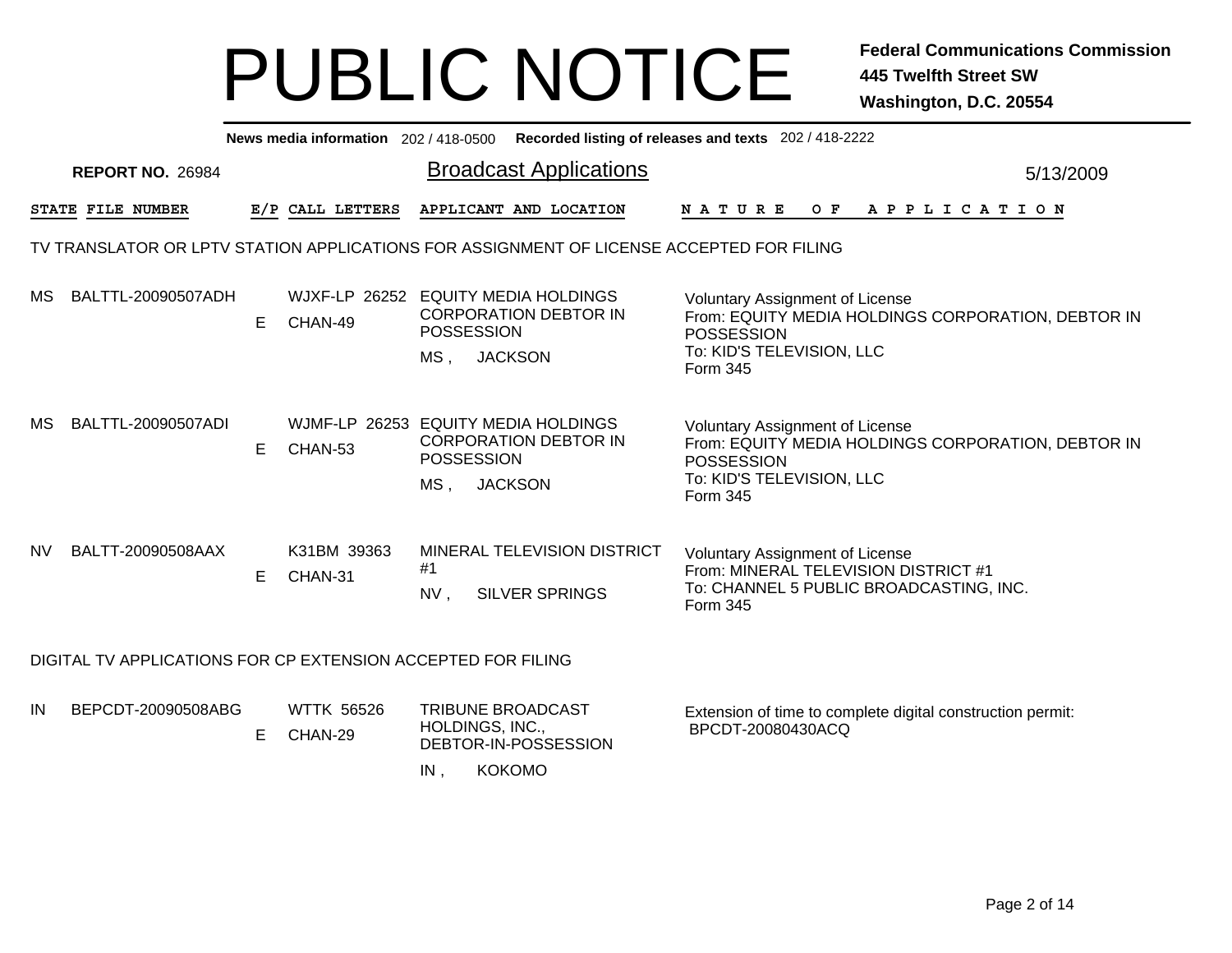|           | News media information 202 / 418-0500 Recorded listing of releases and texts 202 / 418-2222 |                                                              |    |                              |                             |                   |  |                                                                                           |  |                                                                                  |  |  |  |                |  |  |                                                               |  |
|-----------|---------------------------------------------------------------------------------------------|--------------------------------------------------------------|----|------------------------------|-----------------------------|-------------------|--|-------------------------------------------------------------------------------------------|--|----------------------------------------------------------------------------------|--|--|--|----------------|--|--|---------------------------------------------------------------|--|
|           |                                                                                             | <b>REPORT NO. 26984</b>                                      |    |                              |                             |                   |  | <b>Broadcast Applications</b>                                                             |  |                                                                                  |  |  |  |                |  |  | 5/13/2009                                                     |  |
|           |                                                                                             | STATE FILE NUMBER                                            |    | E/P CALL LETTERS             |                             |                   |  | APPLICANT AND LOCATION                                                                    |  | N A T U R E                                                                      |  |  |  | OF APPLICATION |  |  |                                                               |  |
|           |                                                                                             | DIGITAL TV APPLICATIONS FOR CP EXTENSION ACCEPTED FOR FILING |    |                              |                             |                   |  |                                                                                           |  |                                                                                  |  |  |  |                |  |  |                                                               |  |
| <b>SC</b> |                                                                                             | BEPCDT-20090508ABL                                           | E. | CHAN-7                       | WSPA-DT 66391 MEDIA GENERAL | <b>LLC</b><br>SC, |  | <b>COMMUNICATIONS HOLDINGS,</b><br>SPARTANBURG                                            |  | Extension of time to complete digital construction permit:<br>BMPCDT-20080619ABN |  |  |  |                |  |  |                                                               |  |
|           |                                                                                             |                                                              |    |                              |                             |                   |  | DIGITAL TRANSLATOR OR DIGITAL LPTV APPLICATIONS FOR DIGITAL FLASH CUT ACCEPTED FOR FILING |  |                                                                                  |  |  |  |                |  |  |                                                               |  |
| <b>CA</b> |                                                                                             | BDFCDTT-20090508AAR                                          | E. | K40HE 20771<br>CHAN-40       |                             | $CA$ ,            |  | <b>FAMILY STATIONS, INC.</b><br><b>REDDING</b>                                            |  | Minor change of callsign K40HE.                                                  |  |  |  |                |  |  |                                                               |  |
|           |                                                                                             |                                                              |    |                              |                             |                   |  | DIGITAL TRANSLATOR OR DIGITAL LPTV APPLICATIONS FOR DISPLACEMENT ACCEPTED FOR FILING      |  |                                                                                  |  |  |  |                |  |  |                                                               |  |
| ТX        |                                                                                             | BDISDTL-20090508ACD                                          | E  | KYWF-LP<br>132692<br>CHAN-46 |                             | TX.               |  | <b>HISPANIC CHRISTIAN</b><br>COMMUNITY NETWORK, INC.<br><b>WICHITA FALLS</b>              |  | Minor change of callsign KYWF-LP.                                                |  |  |  |                |  |  |                                                               |  |
|           |                                                                                             |                                                              |    |                              |                             |                   |  | DIGITAL CLASS A TV APPLICATIONS FOR LICENSE TO COVER ACCEPTED FOR FILING                  |  |                                                                                  |  |  |  |                |  |  |                                                               |  |
|           |                                                                                             | OH BLDTA-20090505AAK                                         | E  | CHAN-39                      | WOCB-CA 9939                | OH,               |  | <b>CENTRAL OHIO ASSOCIATION</b><br>OF CHRISTIAN BROADCASTERS<br><b>MARION</b>             |  | callsign WOCB-CA.                                                                |  |  |  |                |  |  | License to cover construction permit no: BDFCDTA-20080804AAW, |  |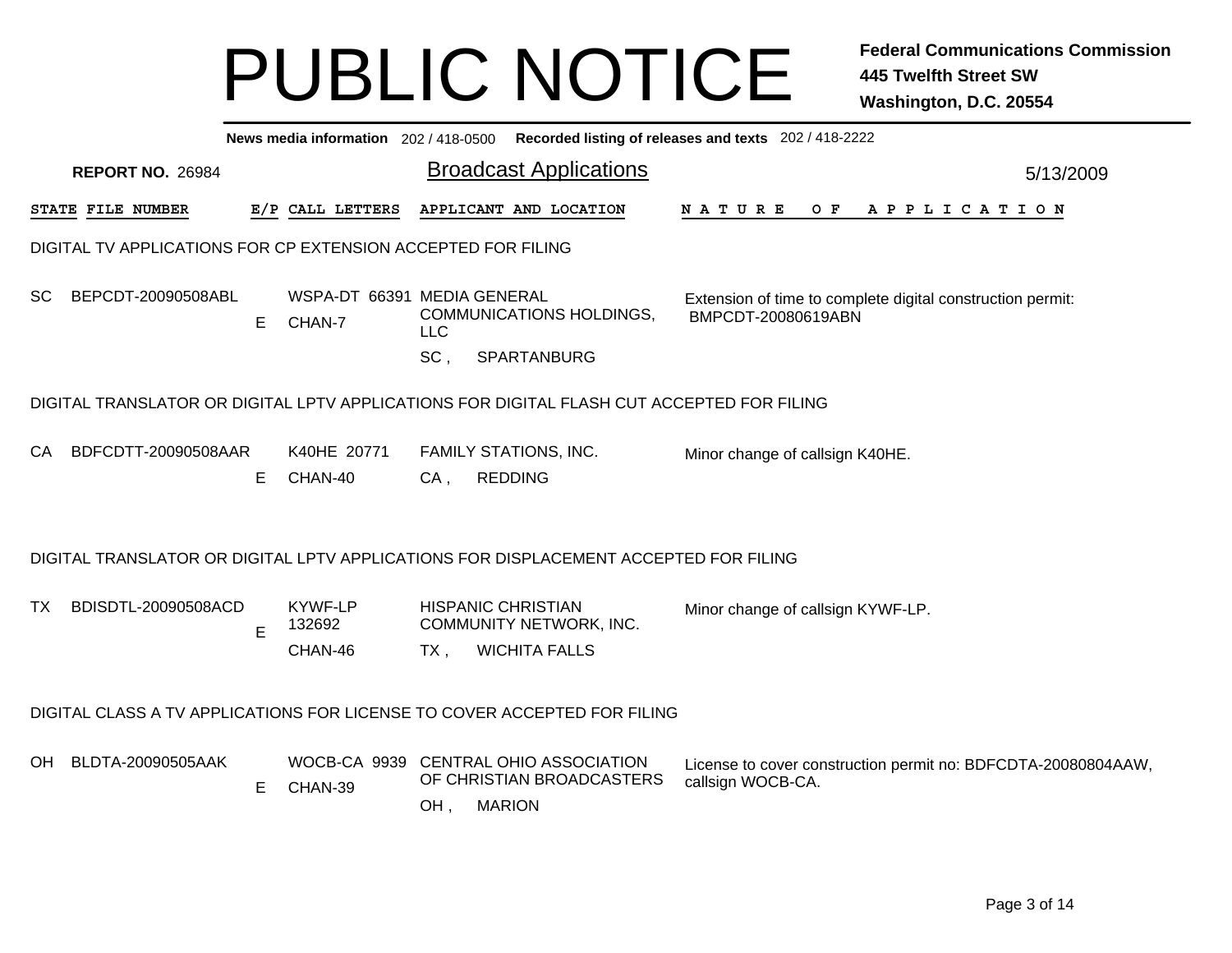|           | News media information 202/418-0500 Recorded listing of releases and texts 202/418-2222 |    |                        |                                                                                          |                                                                                  |           |  |  |  |  |  |  |  |  |
|-----------|-----------------------------------------------------------------------------------------|----|------------------------|------------------------------------------------------------------------------------------|----------------------------------------------------------------------------------|-----------|--|--|--|--|--|--|--|--|
|           | <b>REPORT NO. 26984</b>                                                                 |    |                        | <b>Broadcast Applications</b>                                                            |                                                                                  | 5/13/2009 |  |  |  |  |  |  |  |  |
|           | <b>STATE FILE NUMBER</b>                                                                |    | E/P CALL LETTERS       | APPLICANT AND LOCATION                                                                   | $O$ $F$<br><b>NATURE</b><br>A P P L I C A T I O N                                |           |  |  |  |  |  |  |  |  |
|           |                                                                                         |    |                        | DIGITAL TRANSLATOR OR DIGITAL LPTV APPLICATIONS FOR LICENSE TO COVER ACCEPTED FOR FILING |                                                                                  |           |  |  |  |  |  |  |  |  |
| IN        | BLDTL-20090508ABX                                                                       | E. | W43CF 67788<br>CHAN-38 | <b>TRI-STATE CHRISTIAN</b><br><b>TELEVISION</b><br><b>FORT WAYNE</b><br>IN,              | License to cover construction permit no: BDISDTT-20060331AWS,<br>callsign W43CF. |           |  |  |  |  |  |  |  |  |
|           | DIGITAL TV APPLICATIONS FOR LICENSE TO COVER ACCEPTED FOR FILING                        |    |                        |                                                                                          |                                                                                  |           |  |  |  |  |  |  |  |  |
| WI        | BLCDT-20090507ACT                                                                       | E. | CHAN-8                 | WKBT-DT 74424 QUEENB TELEVISION, LLC<br><b>LA CROSSE</b><br>WI.                          | License to cover construction permit no: BMPCDT-20080617ACU,<br>callsign WKBT.   |           |  |  |  |  |  |  |  |  |
| TX.       | BLCDT-20090508AAB                                                                       | Е  | CHAN-35                | KDFW-DT 33770 KDFW LICENSE, INC.<br><b>DALLAS</b><br>$TX$ ,                              | License to cover construction permit no: BPCDT-20080616AAL,<br>callsign KDFW.    |           |  |  |  |  |  |  |  |  |
| <b>NY</b> | BLCDT-20090508ABW                                                                       | E. | CHAN-26                | WNYB-DT 30303 FAITH BROADCASTING<br>NETWORK, INC.<br><b>JAMESTOWN</b><br>NY,             | License to cover construction permit no: BPCDT-20080313ACK,<br>callsign WNYB.    |           |  |  |  |  |  |  |  |  |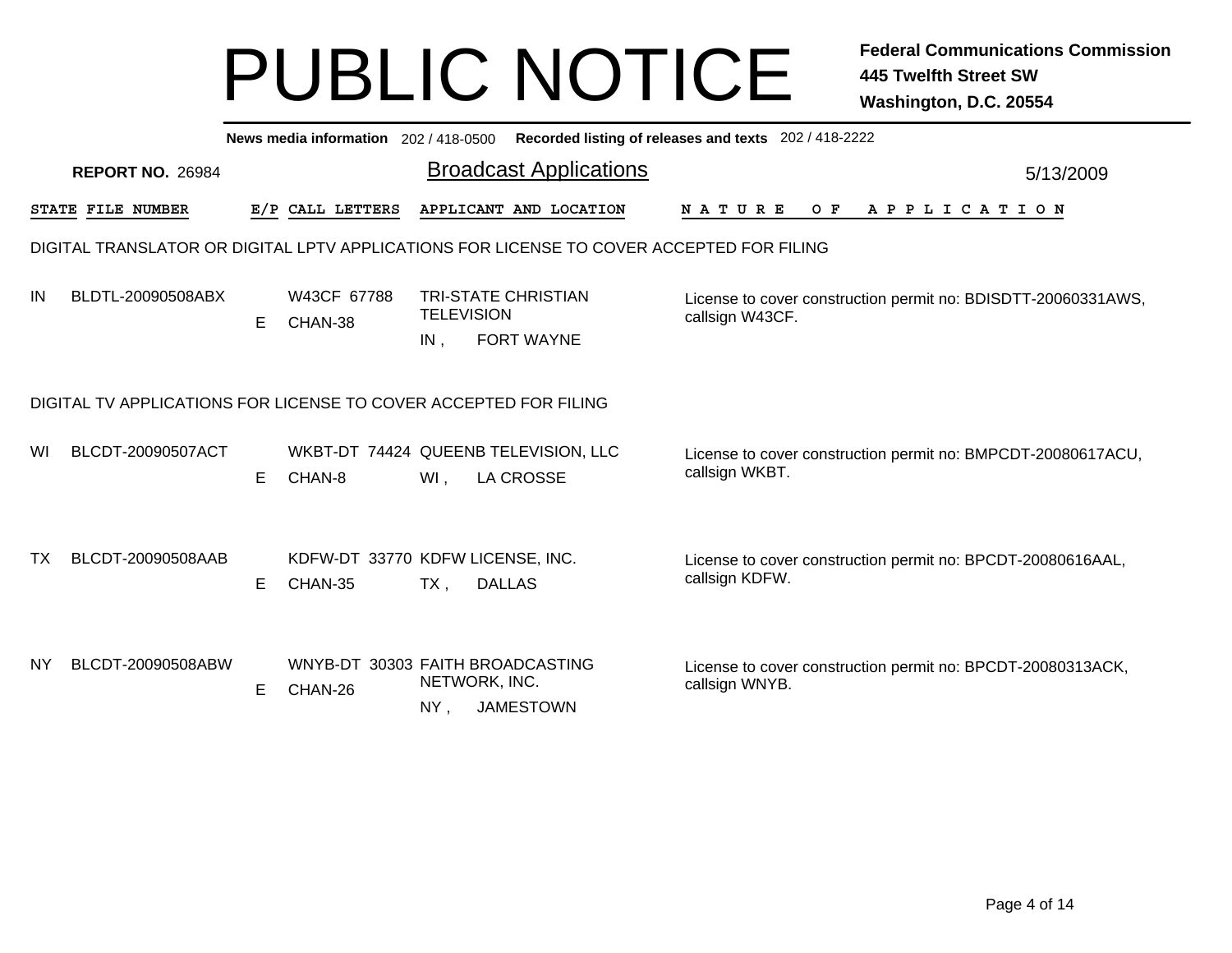|     | News media information 202/418-0500 Recorded listing of releases and texts 202/418-2222 |    |                               |                   |                                                          |                   |     |  |                       |  |  |  |  |           |  |
|-----|-----------------------------------------------------------------------------------------|----|-------------------------------|-------------------|----------------------------------------------------------|-------------------|-----|--|-----------------------|--|--|--|--|-----------|--|
|     | <b>REPORT NO. 26984</b>                                                                 |    |                               |                   | <b>Broadcast Applications</b>                            |                   |     |  |                       |  |  |  |  | 5/13/2009 |  |
|     | STATE FILE NUMBER                                                                       |    | E/P CALL LETTERS              |                   | APPLICANT AND LOCATION                                   | N A T U R E       | O F |  | A P P L I C A T I O N |  |  |  |  |           |  |
|     | FM STATION APPLICATIONS FOR LICENSE TO COVER ACCEPTED FOR FILING                        |    |                               |                   |                                                          |                   |     |  |                       |  |  |  |  |           |  |
| GA. | BLH-20090508AAF                                                                         | E. | <b>WSRM 30623</b><br>93.5 MHZ | GA,               | COOSA BROADCASTING<br><b>CORPORATION</b><br><b>COOSA</b> | License to cover. |     |  |                       |  |  |  |  |           |  |
| OR. | BLH-20090508AAW                                                                         | E. | KINK 53068<br>101.9 MHZ       | OR,               | CBS RADIO STATIONS INC.<br><b>PORTLAND</b>               | License to cover. |     |  |                       |  |  |  |  |           |  |
| МT  | BLH-20090508ABN                                                                         | E. | KMSO 60052<br>102.5 MHZ       | <b>INC</b><br>MT. | SHEILA CALLAHAN & FRIENDS,<br><b>MISSOULA</b>            | License to cover. |     |  |                       |  |  |  |  |           |  |
|     | FM STATION APPLICATIONS FOR LICENSE TO COVER PETITION FOR RECONSIDERATION               |    |                               |                   |                                                          |                   |     |  |                       |  |  |  |  |           |  |
| FL. | BLH-20090403BRO                                                                         |    |                               |                   | WAFC-FM 24230 GLADES MEDIA COMPANY LLP                   | License to cover. |     |  |                       |  |  |  |  |           |  |

 $FL,$  , PALM BEACH GARDENS E 99.5 MHZ

Petition for Reconsideration Filed 05/05/2009 by William B. Clay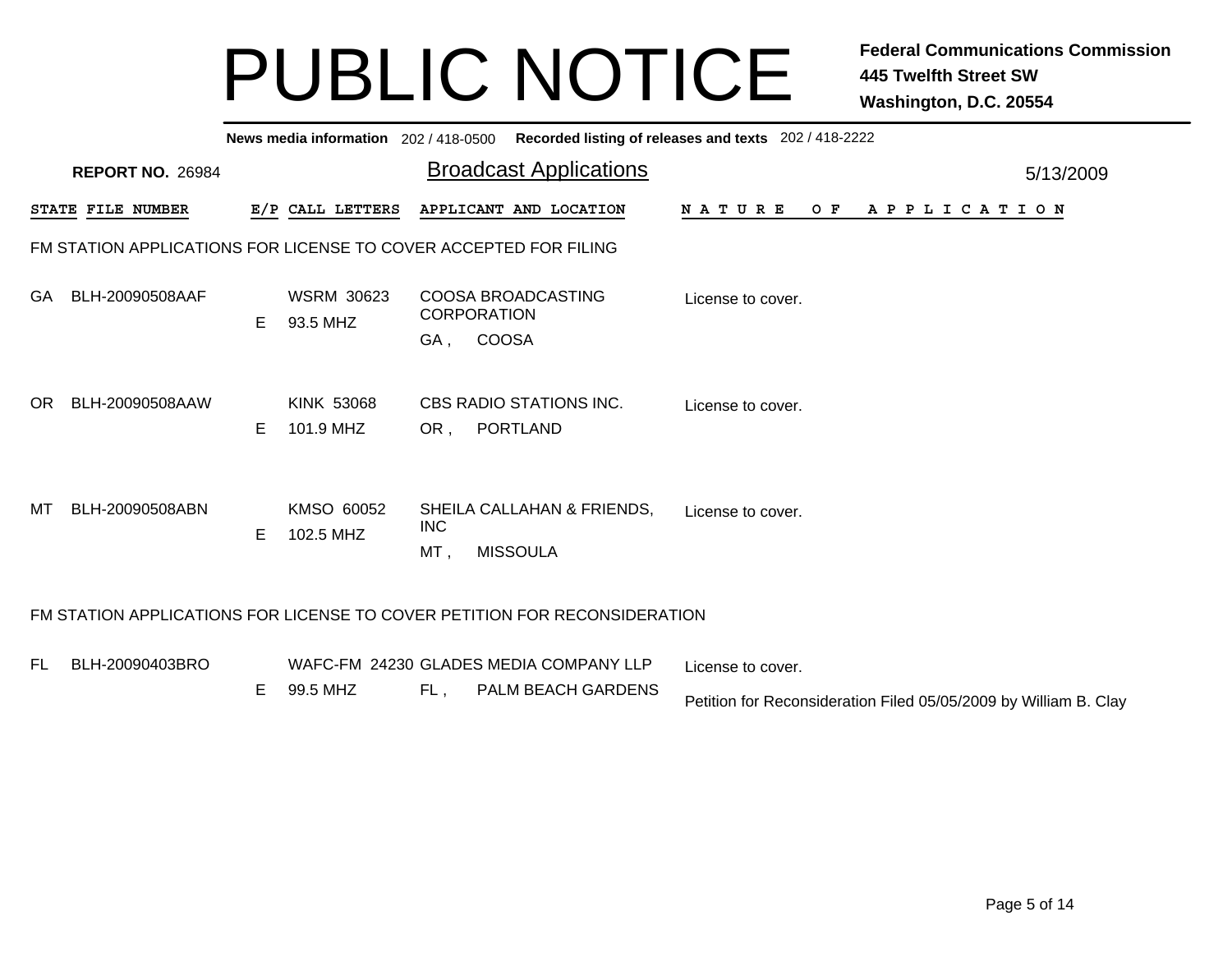|     | News media information 202/418-0500 Recorded listing of releases and texts 202/418-2222 |    |                                               |                      |                                                                     |                   |  |                |  |  |  |  |  |
|-----|-----------------------------------------------------------------------------------------|----|-----------------------------------------------|----------------------|---------------------------------------------------------------------|-------------------|--|----------------|--|--|--|--|--|
|     | <b>REPORT NO. 26984</b>                                                                 |    |                                               |                      | <b>Broadcast Applications</b>                                       |                   |  | 5/13/2009      |  |  |  |  |  |
|     | STATE FILE NUMBER                                                                       |    | E/P CALL LETTERS                              |                      | APPLICANT AND LOCATION                                              | <b>NATURE</b>     |  | OF APPLICATION |  |  |  |  |  |
|     |                                                                                         |    |                                               |                      | FM TRANSLATOR APPLICATIONS FOR LICENSE TO COVER ACCEPTED FOR FILING |                   |  |                |  |  |  |  |  |
| VT. | BLFT-20090507ACH                                                                        | E  | W243AT 139875 RADIO VERMONT, INC.<br>96.5 MHZ | VT,                  | <b>BARRE</b>                                                        | License to cover. |  |                |  |  |  |  |  |
| IL. | BLFT-20090508AAO                                                                        | E. | 94.7 MHZ                                      | RADIO, INC.<br>IL,   | W234AM 138361 CORNERSTONE COMMUNITY<br><b>MCLEAN</b>                | License to cover. |  |                |  |  |  |  |  |
| AL  | BLFT-20090508AAT                                                                        | E. | 106.1 MHZ                                     | AL,                  | W237CG 141676 GLEN IRIS BAPTIST SCHOOL<br><b>ODENVILLE</b>          | License to cover. |  |                |  |  |  |  |  |
| TN. | BLFT-20090508ABV                                                                        | Е  | 95.7 MHZ                                      | <b>LLC</b><br>$TN$ , | W236BE 139937 VOLUNTEER BROADCASTING,<br><b>WOODBURY</b>            | License to cover. |  |                |  |  |  |  |  |
| TX. | BLFT-20090511AAF                                                                        | E. | K215EZ 91707<br>90.5 MHZ                      | TX,                  | RADIO ASSIST MINISTRY, INC.<br><b>SAN ANGELO</b>                    | License to cover. |  |                |  |  |  |  |  |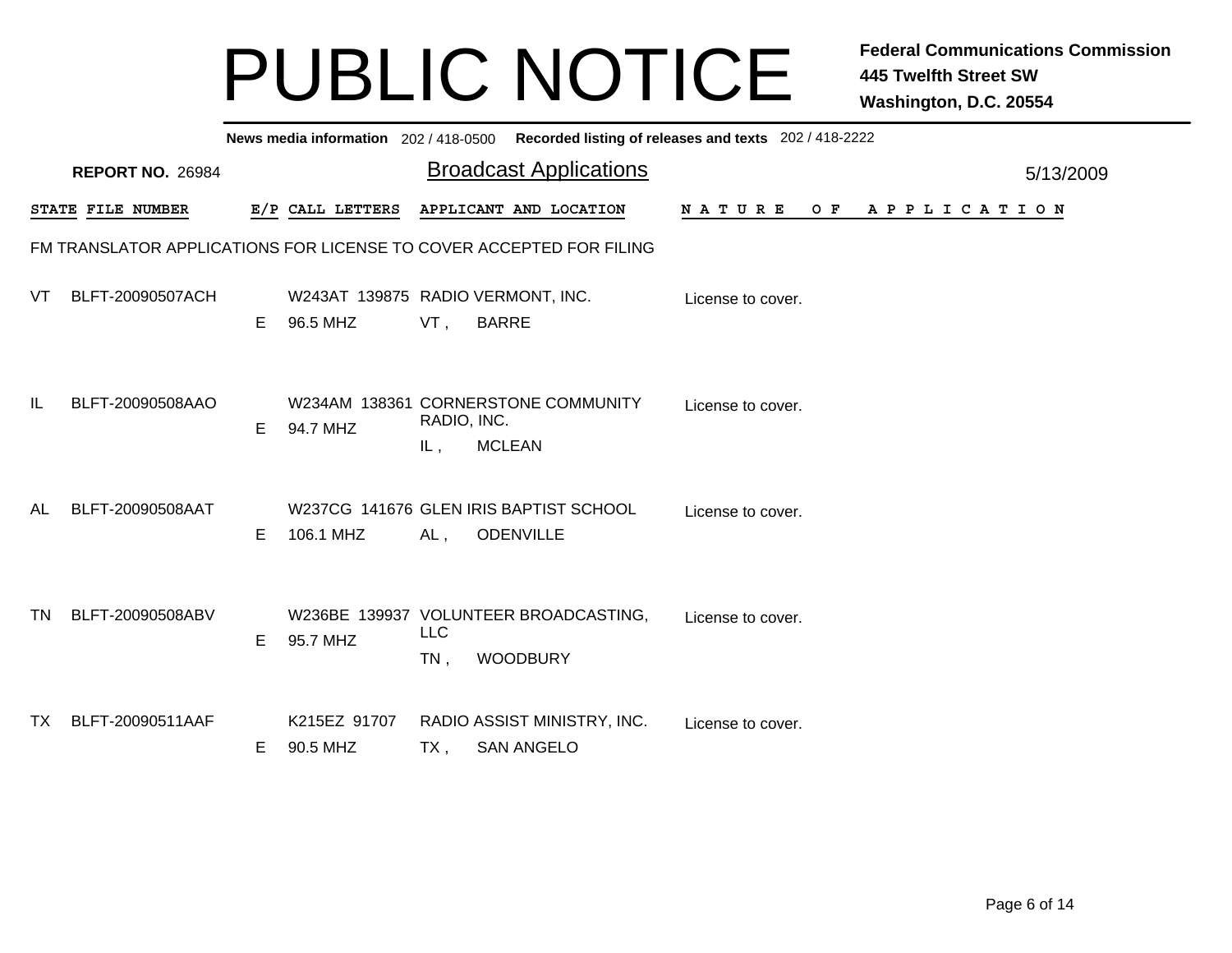|     | News media information 202 / 418-0500 Recorded listing of releases and texts 202 / 418-2222 |    |                           |                         |                                                                |                                        |     |                       |           |  |  |  |  |
|-----|---------------------------------------------------------------------------------------------|----|---------------------------|-------------------------|----------------------------------------------------------------|----------------------------------------|-----|-----------------------|-----------|--|--|--|--|
|     | <b>REPORT NO. 26984</b>                                                                     |    |                           |                         | <b>Broadcast Applications</b>                                  |                                        |     |                       | 5/13/2009 |  |  |  |  |
|     | STATE FILE NUMBER                                                                           |    | E/P CALL LETTERS          |                         | APPLICANT AND LOCATION                                         | <b>NATURE</b>                          | O F | A P P L I C A T I O N |           |  |  |  |  |
|     | FM TRANSLATOR APPLICATIONS FOR LICENSE TO COVER ACCEPTED FOR FILING                         |    |                           |                         |                                                                |                                        |     |                       |           |  |  |  |  |
| SC. | BLFT-20090511AAH                                                                            | E. | 100.1 MHZ                 | INC.<br>SC <sub>1</sub> | W261AJ 149547 EDGEWATER BROADCASTING,<br><b>CHARLESTON</b>     | License to cover.                      |     |                       |           |  |  |  |  |
| AK. | BLFT-20090511AGM                                                                            | E. | K223BJ 146553<br>92.5 MHZ | AK,                     | ALASKA EDUCATIONAL RADIO<br>SYSTEM, INC.<br><b>EAGLE RIVER</b> | License to cover.                      |     |                       |           |  |  |  |  |
| AL. | BLFT-20090511AHA                                                                            | E. | 95.9 MHZ                  | AL,                     | W240BM 146162 RADIO ASSIST MINISTRY, INC.<br>HEADLAND          | License to cover.                      |     |                       |           |  |  |  |  |
|     | AM STATION APPLICATIONS FOR MINOR AMENDMENT TO A CONSTRUCTION PERMIT RECEIVED               |    |                           |                         |                                                                |                                        |     |                       |           |  |  |  |  |
|     | WA BNP-20071212ABX                                                                          |    | NEW 160422                |                         | <b>BRIAN BUTLER</b>                                            | Engineering Amendment filed 05/08/2009 |     |                       |           |  |  |  |  |

WA , YELM E 1120 KHZ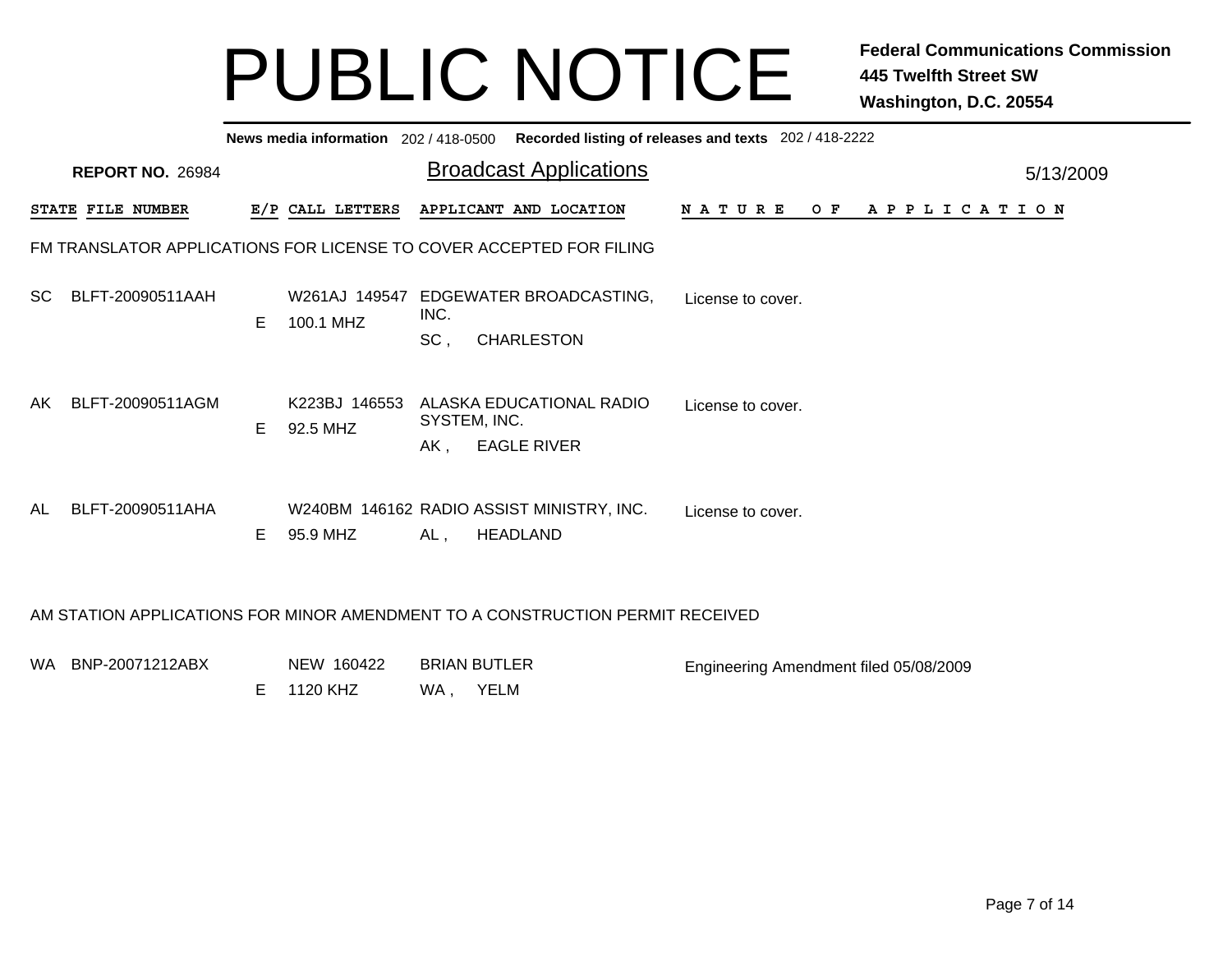|                                                                       | News media information 202/418-0500 Recorded listing of releases and texts 202/418-2222                          |    |                               |                            |                                                              |  |  |  |  |  |  |  |  |                                        |  |  |  |  |
|-----------------------------------------------------------------------|------------------------------------------------------------------------------------------------------------------|----|-------------------------------|----------------------------|--------------------------------------------------------------|--|--|--|--|--|--|--|--|----------------------------------------|--|--|--|--|
| <b>Broadcast Applications</b><br><b>REPORT NO. 26984</b><br>5/13/2009 |                                                                                                                  |    |                               |                            |                                                              |  |  |  |  |  |  |  |  |                                        |  |  |  |  |
|                                                                       | E/P CALL LETTERS<br>APPLICANT AND LOCATION<br>O F<br>STATE FILE NUMBER<br><b>NATURE</b><br>A P P L I C A T I O N |    |                               |                            |                                                              |  |  |  |  |  |  |  |  |                                        |  |  |  |  |
|                                                                       | FM STATION APPLICATIONS FOR MINOR AMENDMENT TO A CONSTRUCTION PERMIT RECEIVED                                    |    |                               |                            |                                                              |  |  |  |  |  |  |  |  |                                        |  |  |  |  |
| OH.                                                                   | BPH-20070119ACD                                                                                                  | Е  | 104.1 MHZ                     | INC.<br>OH,                | WPAY-FM 54813 RADIO STATIONS WPAY/WPFB,<br><b>PORTSMOUTH</b> |  |  |  |  |  |  |  |  | Engineering Amendment filed 05/08/2009 |  |  |  |  |
| <b>OH</b>                                                             | BPH-20070119ACO                                                                                                  | E. | WODB 30563<br>104.3 MHZ       | INC.<br>OH,                | FRANKLIN COMMUNICATIONS,<br><b>RICHWOOD</b>                  |  |  |  |  |  |  |  |  | Engineering Amendment filed 05/08/2009 |  |  |  |  |
| OH.                                                                   | BPH-20070119ACQ                                                                                                  | E  | <b>WQEL 7112</b><br>92.7 MHZ  | INC.<br>OH,                | FRANKLIN COMMUNICATIONS,<br><b>BUCYRUS</b>                   |  |  |  |  |  |  |  |  | Engineering Amendment filed 05/08/2009 |  |  |  |  |
| MI                                                                    | BPED-20090302AAN                                                                                                 | E  | <b>WDTR 89277</b><br>88.1 MHZ | <b>BROADCASTERS</b><br>MI, | NORTHLAND COMMUNITY<br><b>MONROE</b>                         |  |  |  |  |  |  |  |  | Engineering Amendment filed 05/11/2009 |  |  |  |  |
|                                                                       | AM STATION APPLICATIONS FOR MINOR CHANGE TO A LICENSED FACILITY ACCEPTED FOR FILING                              |    |                               |                            |                                                              |  |  |  |  |  |  |  |  |                                        |  |  |  |  |

- NVBP-20090508AAH KWWN 137871 LOTUS BROADCASTING CORP. Minor change in licensed facilities.
	- NV , LAS VEGAS E 1100 KHZ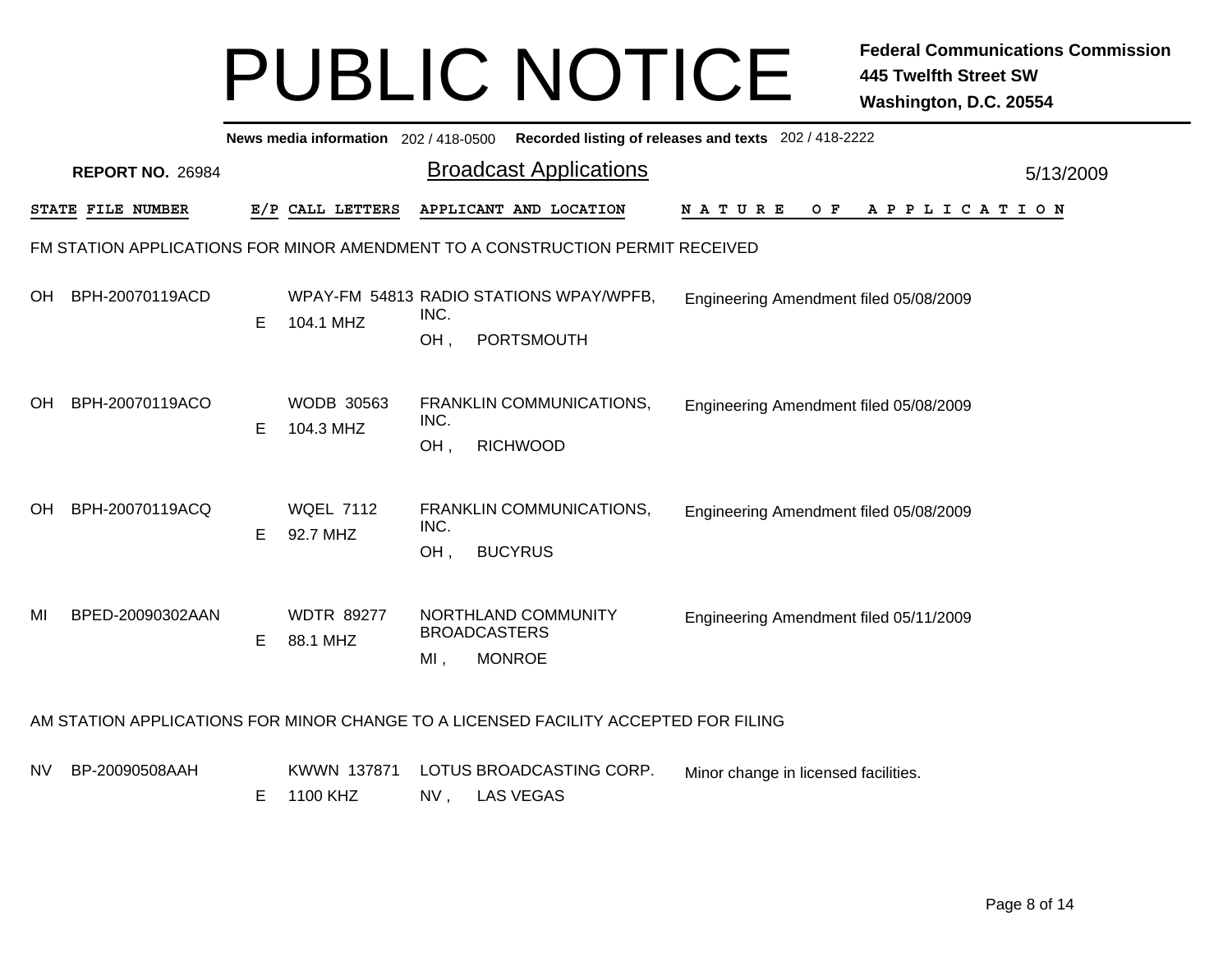|           | News media information 202 / 418-0500 Recorded listing of releases and texts 202 / 418-2222 |                                                                              |                               |                                                                                     |                                                                                                                                       |  |  |  |  |  |  |  |  |  |
|-----------|---------------------------------------------------------------------------------------------|------------------------------------------------------------------------------|-------------------------------|-------------------------------------------------------------------------------------|---------------------------------------------------------------------------------------------------------------------------------------|--|--|--|--|--|--|--|--|--|
|           | <b>REPORT NO. 26984</b>                                                                     |                                                                              |                               | <b>Broadcast Applications</b>                                                       | 5/13/2009                                                                                                                             |  |  |  |  |  |  |  |  |  |
|           | STATE FILE NUMBER                                                                           |                                                                              | E/P CALL LETTERS              | APPLICANT AND LOCATION                                                              | <b>NATURE</b><br>APPLICATION<br>O F                                                                                                   |  |  |  |  |  |  |  |  |  |
|           |                                                                                             |                                                                              |                               | AM STATION APPLICATIONS FOR MINOR CHANGE TO A LICENSED FACILITY ACCEPTED FOR FILING |                                                                                                                                       |  |  |  |  |  |  |  |  |  |
| <b>WV</b> | BP-20090508AAN                                                                              | E                                                                            | <b>WSCW 12076</b><br>1410 KHZ | L.M. COMMUNICATIONS OF<br>KENTUCKY, LLC<br>SOUTH CHARLESTON<br>WV.                  | Minor change in licensed facilities.                                                                                                  |  |  |  |  |  |  |  |  |  |
|           |                                                                                             |                                                                              |                               | AM STATION APPLICATIONS FOR MINOR CHANGE TO A LICENSED FACILITY                     |                                                                                                                                       |  |  |  |  |  |  |  |  |  |
| TX        | BP-20081103ADC                                                                              | KJSA 31063<br>M&M BROADCASTERS, LTD.<br>Minor change in licensed facilities. |                               |                                                                                     |                                                                                                                                       |  |  |  |  |  |  |  |  |  |
|           |                                                                                             | Е                                                                            | 1110 KHZ                      | <b>MINERAL WELLS</b><br>$TX$ ,                                                      | Informal Objection Filed 01/06/2009 by GREATER MEDIA CHARLOTTE<br><b>INC</b>                                                          |  |  |  |  |  |  |  |  |  |
|           |                                                                                             |                                                                              |                               |                                                                                     | Reply Filed 01/15/2009 by M & M Broadcasters, Ltd<br>Engineering Amendment filed 12/05/2008<br>Engineering Amendment filed 01/15/2009 |  |  |  |  |  |  |  |  |  |
|           |                                                                                             |                                                                              |                               |                                                                                     | Motion to Withdraw Filed 04/27/2009 by GREATER MEDIA CHARLOTTE<br><b>INC</b>                                                          |  |  |  |  |  |  |  |  |  |
|           |                                                                                             |                                                                              |                               | DIGITAL TV APPLICATIONS FOR MINOR CHANGE TO A LICENSED FACILITY ACCEPTED FOR FILING |                                                                                                                                       |  |  |  |  |  |  |  |  |  |
| TX        | BPCDT-20090507ADF                                                                           | Е                                                                            | KYLE 60384<br>CHAN-28         | <b>COMCORP OF BRYAN LICENSE</b><br>CORP.<br><b>BRYAN</b><br>TX,                     | Minor change in licensed facilities, callsign KYLE.                                                                                   |  |  |  |  |  |  |  |  |  |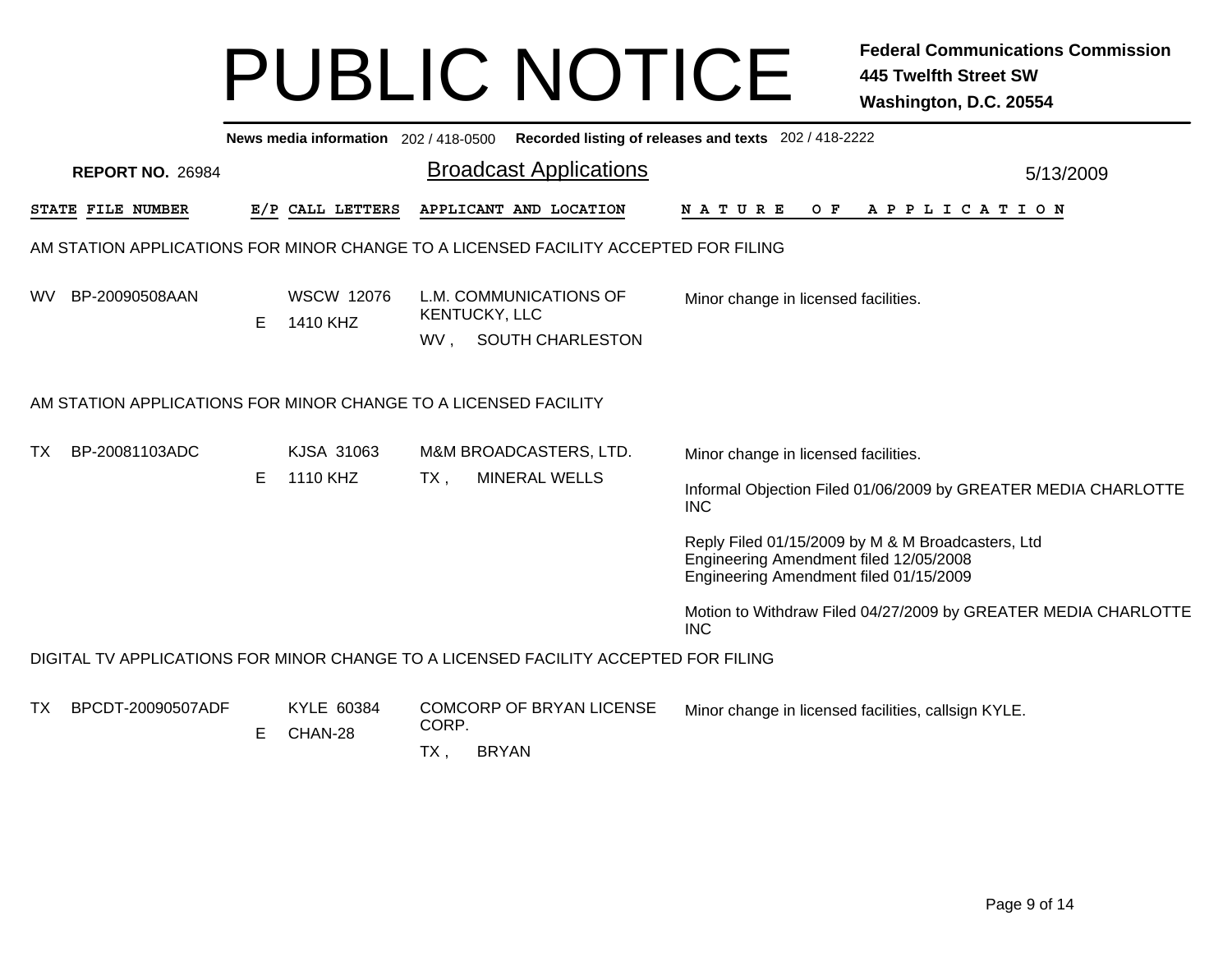|     | Recorded listing of releases and texts 202 / 418-2222<br>News media information 202 / 418-0500 |    |                                              |                    |                                                           |  |                                                       |  |  |     |  |  |  |  |                       |  |           |
|-----|------------------------------------------------------------------------------------------------|----|----------------------------------------------|--------------------|-----------------------------------------------------------|--|-------------------------------------------------------|--|--|-----|--|--|--|--|-----------------------|--|-----------|
|     | <b>REPORT NO. 26984</b>                                                                        |    |                                              |                    | <b>Broadcast Applications</b>                             |  |                                                       |  |  |     |  |  |  |  |                       |  | 5/13/2009 |
|     | STATE FILE NUMBER                                                                              |    | E/P CALL LETTERS                             |                    | APPLICANT AND LOCATION                                    |  | NATURE                                                |  |  | O F |  |  |  |  | A P P L I C A T I O N |  |           |
|     | FM STATION APPLICATIONS FOR MINOR CHANGE TO A LICENSED FACILITY ACCEPTED FOR FILING            |    |                                              |                    |                                                           |  |                                                       |  |  |     |  |  |  |  |                       |  |           |
| NJ. | BPH-20090507ACO                                                                                | E. | <b>WILW 16910</b><br>94.3 MHZ                | NJ,                | COASTAL BROADCASTING<br>SYSTEMS, INC.<br><b>AVALON</b>    |  | Minor change in licensed facilities.                  |  |  |     |  |  |  |  |                       |  |           |
| OK. | BPED-20090508ABO                                                                               | E  | <b>KZTH 83880</b><br>88.5 MHZ                | OK,                | THE LOVE STATION, INC.<br>PIEDMONT                        |  | Minor change in licensed facilities.                  |  |  |     |  |  |  |  |                       |  |           |
|     | FM TRANSLATOR APPLICATIONS FOR MINOR CHANGE TO A LICENSED FACILITY ACCEPTED FOR FILING         |    |                                              |                    |                                                           |  |                                                       |  |  |     |  |  |  |  |                       |  |           |
| MS  | BPFT-20090508AAA                                                                               | Е  | W257CB 139929 JACKSON RADIO,LLC.<br>99.1 MHZ | $MS$ ,             | <b>RIDGELAND</b>                                          |  | Minor change in licensed facilities, callsign W257CB. |  |  |     |  |  |  |  |                       |  |           |
| IA  | BPFT-20090508AAG                                                                               | E. | 95.7 MHZ                                     | IA,                | K290BN 139156 NORTHWESTERN COLLEGE<br><b>MARSHALLTOWN</b> |  | Minor change in licensed facilities, callsign K290BN. |  |  |     |  |  |  |  |                       |  |           |
| OK. | BPFT-20090508AAQ                                                                               | E  | K206CA 89523<br>89.1 MHZ                     | CORP., INC.<br>OK, | <b>CREATIVE EDUCATIONAL MEDIA</b><br><b>ENID</b>          |  | Minor change in licensed facilities, callsign K206CA. |  |  |     |  |  |  |  |                       |  |           |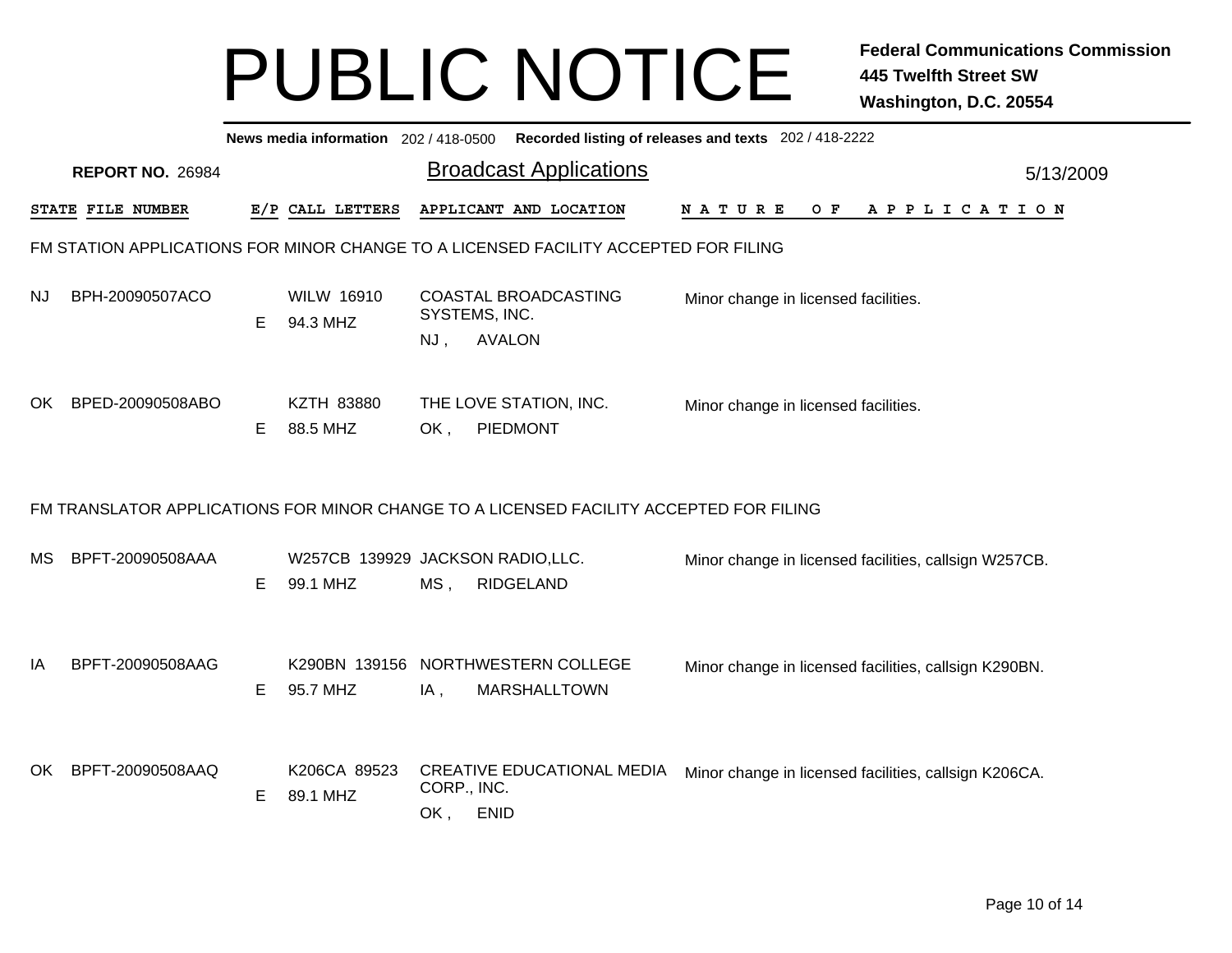|                                                                                                                                                                                                                                                                                                                                   | Recorded listing of releases and texts 202 / 418-2222<br>News media information 202 / 418-0500  |                                                                         |                          |        |                                                                                             |                                                                                                              |  |  |  |  |  |  |  |  |
|-----------------------------------------------------------------------------------------------------------------------------------------------------------------------------------------------------------------------------------------------------------------------------------------------------------------------------------|-------------------------------------------------------------------------------------------------|-------------------------------------------------------------------------|--------------------------|--------|---------------------------------------------------------------------------------------------|--------------------------------------------------------------------------------------------------------------|--|--|--|--|--|--|--|--|
| <b>Broadcast Applications</b><br><b>REPORT NO. 26984</b><br>5/13/2009                                                                                                                                                                                                                                                             |                                                                                                 |                                                                         |                          |        |                                                                                             |                                                                                                              |  |  |  |  |  |  |  |  |
|                                                                                                                                                                                                                                                                                                                                   | STATE FILE NUMBER                                                                               |                                                                         | E/P CALL LETTERS         |        | APPLICANT AND LOCATION                                                                      | N A T U R E<br>O F<br>A P P L I C A T I O N                                                                  |  |  |  |  |  |  |  |  |
|                                                                                                                                                                                                                                                                                                                                   |                                                                                                 |                                                                         |                          |        | FM TRANSLATOR APPLICATIONS FOR MINOR CHANGE TO A LICENSED FACILITY ACCEPTED FOR FILING      |                                                                                                              |  |  |  |  |  |  |  |  |
| VA                                                                                                                                                                                                                                                                                                                                | BPFT-20090508ABT                                                                                | Е                                                                       | W201CN 93681<br>98.9 MHZ | VA,    | STU-COMM, INC.<br><b>AFTON</b>                                                              | Minor change in licensed facilities, callsign W201CN.                                                        |  |  |  |  |  |  |  |  |
|                                                                                                                                                                                                                                                                                                                                   | FM TRANSLATOR APPLICATIONS FOR MINOR CHANGE TO A LICENSED FACILITY PETITION FOR RECONSIDERATION |                                                                         |                          |        |                                                                                             |                                                                                                              |  |  |  |  |  |  |  |  |
| BPFT-20090326ACZ<br>W293BM 81373<br>AL<br><b>BHAGWAN DADLANI,</b><br>Minor change in licensed facilities, callsign W300AN.<br><b>INDIVIDUALLY</b><br>Engineering Amendment filed 03/30/2009<br>E<br>106.5 MHZ<br><b>MONTGOMERY</b><br>AL,<br>Petition for Reconsideration Filed 04/30/2009 by Michael Butler<br>Broadcasting, LLC |                                                                                                 |                                                                         |                          |        |                                                                                             |                                                                                                              |  |  |  |  |  |  |  |  |
| <b>FILING</b>                                                                                                                                                                                                                                                                                                                     |                                                                                                 |                                                                         |                          |        |                                                                                             | DIGITAL TRANSLATOR OR DIGITAL LPTV APPLICATIONS FOR MINOR MODIFICATION TO A CONSTRUCTION PERMIT ACCEPTED FOR |  |  |  |  |  |  |  |  |
| FL                                                                                                                                                                                                                                                                                                                                | BMPDTL-20090511AAD                                                                              | Modification of construction permit file number<br>BDCCDTL-20061030ASU. |                          |        |                                                                                             |                                                                                                              |  |  |  |  |  |  |  |  |
|                                                                                                                                                                                                                                                                                                                                   |                                                                                                 |                                                                         |                          |        | DIGITAL TV APPLICATIONS FOR MINOR MODIFICATION TO A CONSTRUCTION PERMIT ACCEPTED FOR FILING |                                                                                                              |  |  |  |  |  |  |  |  |
| LA                                                                                                                                                                                                                                                                                                                                | BMPEDT-20090508ABP                                                                              | Е                                                                       | KLTL-DT 38587<br>CHAN-20 | $LA$ , | LOUISIANA EDUCATIONAL<br><b>TELEVISION AUTHORITY</b><br><b>LAKE CHARLES</b>                 | Modification of construction permit file number<br>BPEDT-20080619AGE.                                        |  |  |  |  |  |  |  |  |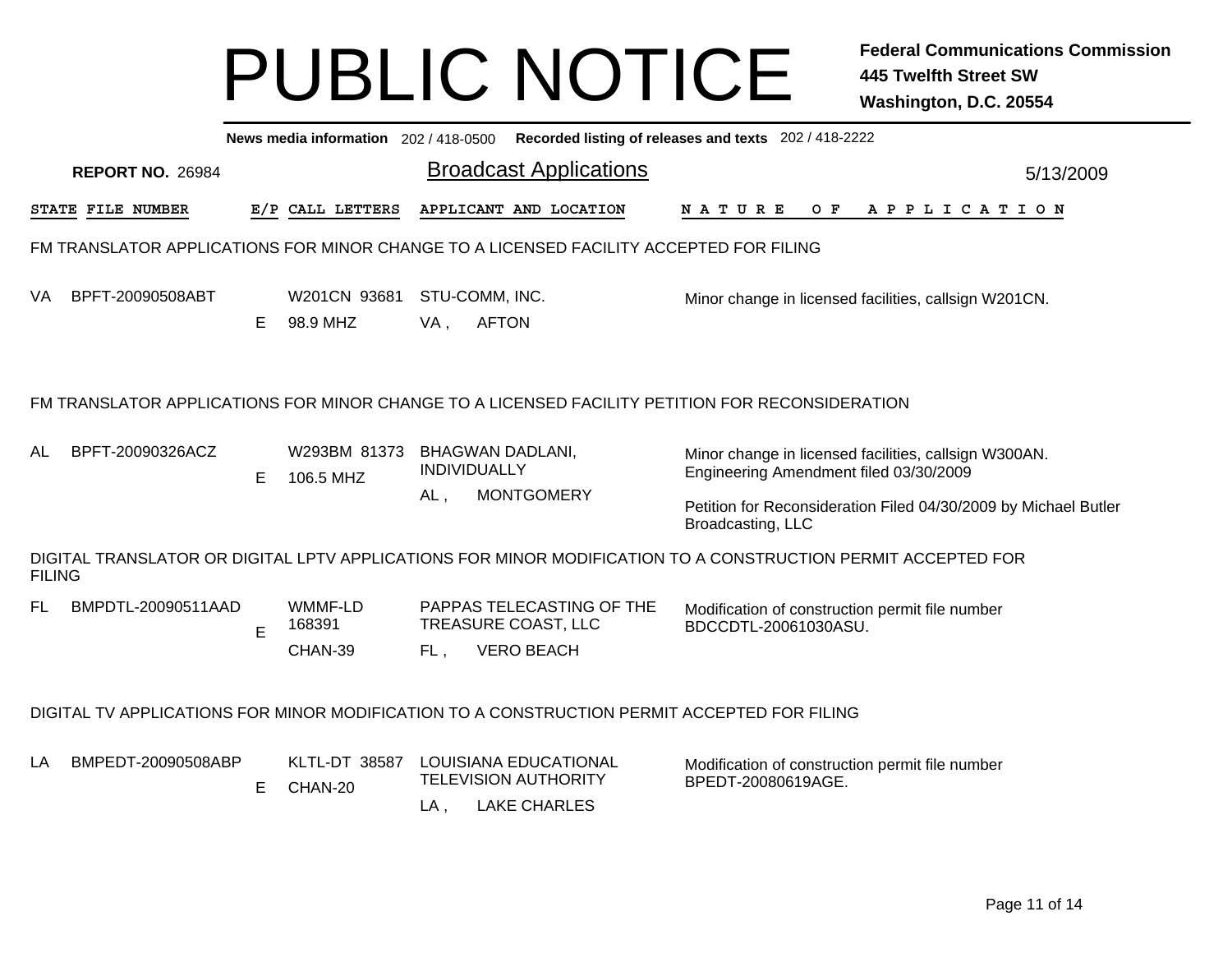|           | News media information 202 / 418-0500 Recorded listing of releases and texts 202 / 418-2222 |    |                            |                         |                                                                                             |                                                                                                |           |  |  |  |  |  |  |  |
|-----------|---------------------------------------------------------------------------------------------|----|----------------------------|-------------------------|---------------------------------------------------------------------------------------------|------------------------------------------------------------------------------------------------|-----------|--|--|--|--|--|--|--|
|           | <b>REPORT NO. 26984</b>                                                                     |    |                            |                         | <b>Broadcast Applications</b>                                                               |                                                                                                | 5/13/2009 |  |  |  |  |  |  |  |
|           | STATE FILE NUMBER                                                                           |    | E/P CALL LETTERS           |                         | APPLICANT AND LOCATION                                                                      | N A T U R E<br>OF APPLICATION                                                                  |           |  |  |  |  |  |  |  |
|           |                                                                                             |    |                            |                         | FM STATION APPLICATIONS FOR MINOR MODIFICATION TO A CONSTRUCTION PERMIT ACCEPTED FOR FILING |                                                                                                |           |  |  |  |  |  |  |  |
| <b>PA</b> | BMPH-20090511AAB                                                                            | Е  | WCOP 165957<br>106.1 MHZ   | PA,                     | WORLD RADIO LINK, INC.<br><b>FARMINGTON TOWNSHIP</b>                                        | Mod of CP to chg                                                                               |           |  |  |  |  |  |  |  |
|           | FM STATION APPLICATIONS FOR MINOR MODIFICATION TO A CONSTRUCTION PERMIT                     |    |                            |                         |                                                                                             |                                                                                                |           |  |  |  |  |  |  |  |
| NM.       | BMPH-20090209ABC                                                                            | E. | KHOD 165982<br>105.3 MHZ   | NM,                     | <b>HODSON BROADCASTING</b><br><b>DES MOINES</b>                                             | Mod of CP to chg<br>Engineering Amendment filed 04/06/2009                                     |           |  |  |  |  |  |  |  |
|           |                                                                                             |    |                            |                         |                                                                                             | Informal Objection Filed 05/04/2009 by ENCHANTED AIR INC                                       |           |  |  |  |  |  |  |  |
|           |                                                                                             |    |                            |                         |                                                                                             | FM TRANSLATOR APPLICATIONS FOR MINOR MODIFICATION TO A CONSTRUCTION PERMIT ACCEPTED FOR FILING |           |  |  |  |  |  |  |  |
| MI        | BMPFT-20090508ABS                                                                           | Е  | 99.9 MHZ                   | <b>SYSTEM</b><br>$MI$ , | W260BX 140610 FAMILY LIFE BROADCASTING<br><b>LANSING</b>                                    | Mod of CP                                                                                      |           |  |  |  |  |  |  |  |
| NV.       | BMPFT-20090511AAC                                                                           | Е  | K259BL 152502<br>100.3 MHZ | NV,                     | ONDAS DE VIDA NETWORK, INC.<br><b>LAS VEGAS</b>                                             | Mod of CP                                                                                      |           |  |  |  |  |  |  |  |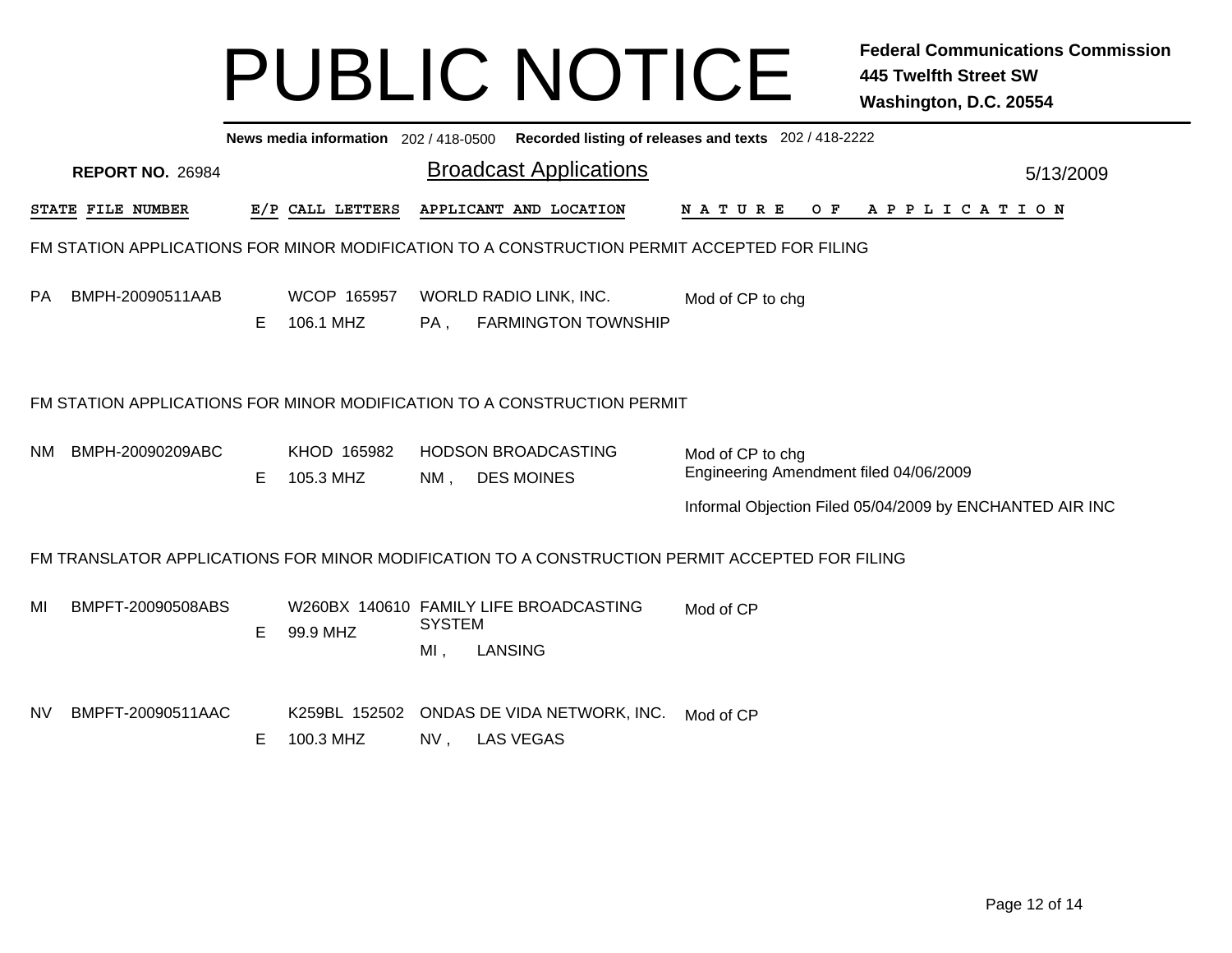| Recorded listing of releases and texts 202 / 418-2222<br>News media information 202 / 418-0500 |    |                                |                   |                                                          |                                                                                                                                      |           |  |  |  |
|------------------------------------------------------------------------------------------------|----|--------------------------------|-------------------|----------------------------------------------------------|--------------------------------------------------------------------------------------------------------------------------------------|-----------|--|--|--|
| <b>REPORT NO. 26984</b>                                                                        |    |                                |                   | <b>Broadcast Applications</b>                            |                                                                                                                                      | 5/13/2009 |  |  |  |
| STATE FILE NUMBER                                                                              |    | E/P CALL LETTERS               |                   | APPLICANT AND LOCATION                                   | N A T U R E<br>O F<br>A P P L I C A T I O N                                                                                          |           |  |  |  |
| FM AUXILIARY TRANSMITTING ANTENNA APPLICATIONS FOR MODIFICATION OF LICENSE ACCEPTED FOR FILING |    |                                |                   |                                                          |                                                                                                                                      |           |  |  |  |
| PA<br>BXMLH-20090508ABK                                                                        | E. | <b>WBEB 71382</b><br>101.1 MHZ | PA,               | WEAZ-FM RADIO, INC.<br>PHILADELPHIA                      | License to modify.                                                                                                                   |           |  |  |  |
| FM STATION APPLICATIONS FOR ORIGINAL CONSTRUCTION PERMIT                                       |    |                                |                   |                                                          |                                                                                                                                      |           |  |  |  |
| IA<br>BNPED-20071017AGP                                                                        | E. | NEW 172583<br>91.9 MHZ         | <b>INC</b><br>IA, | <b>GRAND RIVER VALLEY RADIO</b>                          | CP New Station.                                                                                                                      |           |  |  |  |
|                                                                                                |    |                                |                   | <b>MURRAY</b>                                            | Petitions to deny must be on file no later than 30 days from the date of<br>this public notice accepting the application for filing. |           |  |  |  |
|                                                                                                |    |                                |                   |                                                          | Informal Objection Filed 04/30/2009 by Calvary Chapel of Omaha                                                                       |           |  |  |  |
| FM STATION APPLICATIONS FOR ORIGINAL CONSTRUCTION PERMIT PETITION FOR RECONSIDERATION          |    |                                |                   |                                                          |                                                                                                                                      |           |  |  |  |
| OH<br>BNPED-20071012ADB                                                                        |    | NEW 173378<br>88.5 MHZ         |                   | <b>CONNERSVILLE APOSTOLIC</b><br>LIGHTHOUSE INCORPORATED | CP New Station.                                                                                                                      |           |  |  |  |
|                                                                                                | E  |                                | OH,               | ZANESVILLE                                               | Dismissed 5/8/2009 per DA 09-735 - no letter sent                                                                                    |           |  |  |  |
|                                                                                                |    |                                |                   |                                                          | Petition for Reconsideration Filed 04/30/2009 by The Helpline                                                                        |           |  |  |  |
| BNPED-20071018ACQ<br>MO.                                                                       |    | NEW 173708<br>90.5 MHZ         | INC.              | COMMUNITY BROADCASTING,                                  | CP New Station.                                                                                                                      |           |  |  |  |
|                                                                                                | E  |                                | $MO$ ,            | <b>SEDALIA</b>                                           | Dismissed 5/8/2009 per DA 09-735 - no letter sent                                                                                    |           |  |  |  |
|                                                                                                |    |                                |                   |                                                          | Petition for Reconsideration Filed 04/30/2009 by The Helpline                                                                        |           |  |  |  |